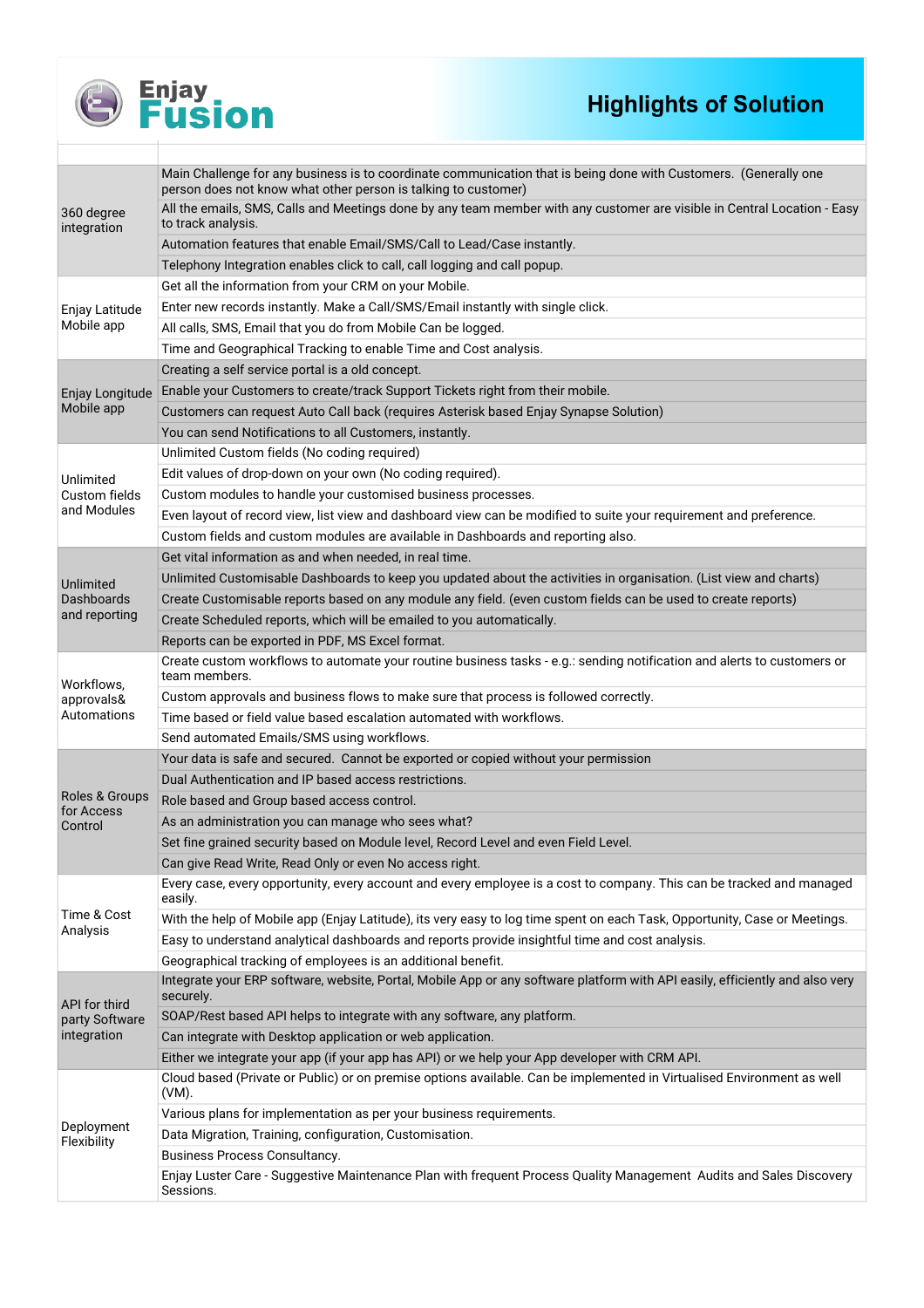

|                                                      |                                                                                                                                                                                                                       | Alpha Delta |    | Omega |  |  |  |  |
|------------------------------------------------------|-----------------------------------------------------------------------------------------------------------------------------------------------------------------------------------------------------------------------|-------------|----|-------|--|--|--|--|
| <b>Marketing Features</b>                            |                                                                                                                                                                                                                       |             |    |       |  |  |  |  |
| Leads Capture (Direct Mails/Manual/ Trade-<br>shows) | Capture All leads from everywhere, can also specify lead source,<br>campaign so that you can track and anlyse your marketing efforts.                                                                                 | Y           | Y  | Y     |  |  |  |  |
| Lead Assignment and Automated followups              | Automatically assign leads to users based on the criteria that you<br>define. (eg: based on city, product, or type of enquiry etc).                                                                                   | Y           | Y  | Y     |  |  |  |  |
| <b>Capture Leads from Website</b>                    | If somebody fills up a form on your website, a lead is automatically<br>created in CRM instantly.                                                                                                                     |             | Y  | Y     |  |  |  |  |
| Capture Leads from Portals (Yellow Pages)            | You have signed up on portals like Justdial, Indiamart,<br>Commonfloor, Magicbricks, Tradelndia etc, If someone makes an<br>enquiry on that portal a Lead is automaticaly created in CRM<br>instantly.                |             |    | Y     |  |  |  |  |
| Inbound Email to Lead                                | Emails received to sales@yourcompany.com can go in CRM as<br>leads, automatically and be assigned to a user.                                                                                                          | Y           | Y  | Y     |  |  |  |  |
| Inbound SMS to Lead                                  | All SMS received at a particular Number or ID can go in CRM as<br>leads and be assigned to a particular user                                                                                                          |             | Y  | Υ     |  |  |  |  |
| <b>Marketing ROI Analysis</b>                        | Say you spent "A" amount to create "B" leads from which "C"<br>amount of Opportunities are created out of which "D" get closed. So<br>whats your Marketing ROI - Get analytical Graphical reports                     |             | Y  | Y     |  |  |  |  |
|                                                      | <b>Sales Features</b>                                                                                                                                                                                                 |             |    |       |  |  |  |  |
| Leads/Funnel Management, Track Deals                 | Manage and track progress and activities on your Leads & Deals.                                                                                                                                                       | Y           | Υ  | Y     |  |  |  |  |
| <b>Product Masters</b>                               | Product Masters helps you classify your leads/deals and manage<br>them accordingly.                                                                                                                                   | Y           | Y  | Y     |  |  |  |  |
| <b>Product Management</b>                            | Send Quotes from CRM. Also track various stages of Quotations<br>(draft, quote sent, Negotiation stage, won, lost). Tracking of Quotes<br>revisions.                                                                  |             | Y  | Y     |  |  |  |  |
| <b>Advance Quotations</b>                            | Product Management enables tracking of products quoted for, won<br>and lost.                                                                                                                                          |             | Y  | Υ     |  |  |  |  |
| <b>Sales Forecast</b>                                | Get detailed analytical forecast of Sales in coming months, weeks -<br>product wise, user (salesperson) wise, region wise.                                                                                            |             | Y  | Υ     |  |  |  |  |
| Lead/Opportunity Aging analysis                      | Ageing analysis of Leads/deals help you identify leads before they<br>go stale. It Also helps you track the total duration it takes to close a<br>particular deal, which can help you to finetune your sales process. |             | Y  | Y     |  |  |  |  |
|                                                      | <b>Service Features</b>                                                                                                                                                                                               |             |    |       |  |  |  |  |
| Support Cases / Service / Ticket Management          | Create/Manage and track support tickets in CRM. Auto-assign to<br>users based on product selected or city or any other criteria.                                                                                      | Υ           | Y  | Y     |  |  |  |  |
| <b>Product Masters</b>                               | Product Masters helps you classify your cases according to<br>Product categories.                                                                                                                                     | Υ           | Y  | Υ     |  |  |  |  |
| Monitor Turn around Time (TAT)                       | Monitor your TAT (Turn around time) which your team takes to<br>respond and resolve the tickets.                                                                                                                      | Y           | Y  | Y     |  |  |  |  |
| Product Management                                   | Product management helps you to manage inventory/Asset of your<br>customers AMC, it will include details like Warranty period, AMC<br>period etc.                                                                     |             | Y. |       |  |  |  |  |
| <b>AMC Contracts Management</b>                      | AMC/Contract Management helps you to manage AMC, get renewal<br>reminders. Get AMC details while entering Support Case.                                                                                               |             | Y  | Y     |  |  |  |  |
| RMA (Replacement Material Authorisation)             | RMA (Replacement Material Authorisation) manages entire<br>Replacement process. Track pending RMA. Links with Support<br>Cases/Tickets.                                                                               |             | Y  | Y     |  |  |  |  |
| Inbound Email / SMS to Ticket                        | Automatically create Ticket from inbound Email/SMS directly. Auto<br>assignment also possible                                                                                                                         |             | Y  | Y     |  |  |  |  |
| <b>Smart Feedback Integration</b>                    | Send Smart-Feedback Email to customer when case closes. They<br>can respond with single click directly from their email. All feedbacks<br>are recorded in CRM.                                                        |             | Y  | Y     |  |  |  |  |
| SLA Management / Implementation                      | Manage/implement Service Level Agreement. Auto-Escalation,<br>reminders based on rules created. (ISO standard specifications).                                                                                        |             |    | Y     |  |  |  |  |
| Bug management (Root Cause Analysis)                 | Bug management to facilitate Root-Cause analysis of all the<br>incidents recorded in CRM. Helps you to improve your<br>product/services.                                                                              |             |    | Y     |  |  |  |  |
| <b>Companies &amp; Persons</b>                       |                                                                                                                                                                                                                       |             |    |       |  |  |  |  |
| Centralised Contact Management.                      | Manage complete details of all your Customers/Clients<br>companies/people etc.                                                                                                                                        | Y           | Y  | Y     |  |  |  |  |
| <b>Unlimited Classification</b>                      | Unlimited Classification and categorisation possible which helps<br>you in targeting your customers for Up selling and cross selling.                                                                                 | Υ           | Y  | Y     |  |  |  |  |
| Sales Discovery reports.                             | Get analytical reports for discovering your potential clients for<br>upselling and cross selling.                                                                                                                     | Υ           | Υ  | Y     |  |  |  |  |

**Enjay<br>Fusion** 

E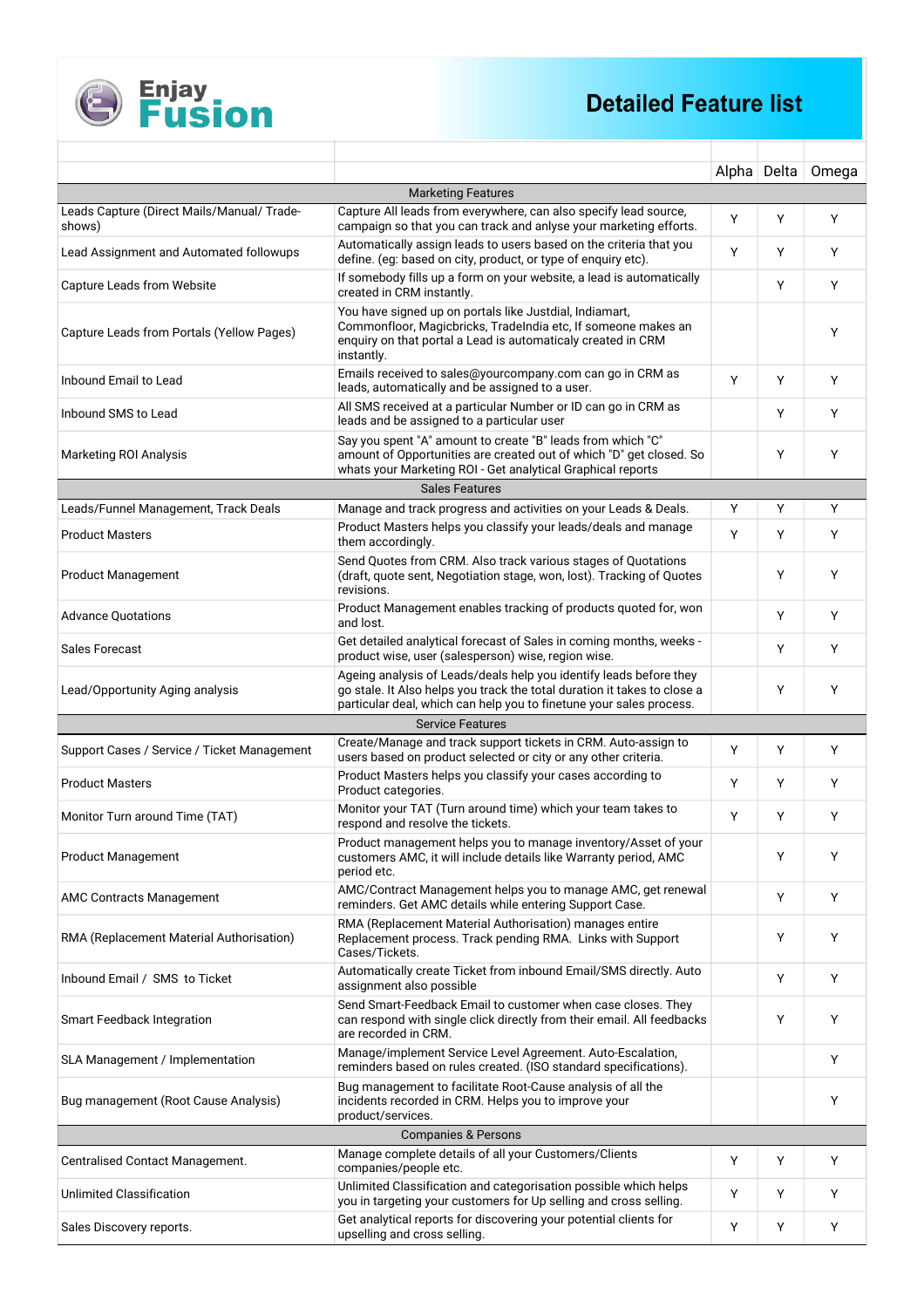

### **Detailed Feature list**

| <b>Activities &amp; Task Management</b> |                                                                                                                                                                                                                                                                                                                                         |    |    |    |  |  |
|-----------------------------------------|-----------------------------------------------------------------------------------------------------------------------------------------------------------------------------------------------------------------------------------------------------------------------------------------------------------------------------------------|----|----|----|--|--|
| Tasks                                   | Captures your tasks (inhouse and out of office) and visits and<br>relates to deals / companies.                                                                                                                                                                                                                                         | Y  | Y  | Y  |  |  |
| Calender                                |                                                                                                                                                                                                                                                                                                                                         |    | Y  | Y  |  |  |
| Appointment Managment                   |                                                                                                                                                                                                                                                                                                                                         | Y  | Y  | Y  |  |  |
| <b>Meeting Management</b>               | Create and manage your calendar, meetings and reminders.                                                                                                                                                                                                                                                                                | Y  | Y  | Y  |  |  |
| Reminders                               |                                                                                                                                                                                                                                                                                                                                         | Y  | Y  | Y  |  |  |
| <b>Notes &amp; Documentations</b>       | Attach (any type of) documents as Notes to any records in CRM.<br>Can also do that from your mobile (eg: you had discussion with<br>client and created notes on a piece of paper, Just click a<br>photograph on your mobile and attach it to CRM using Mobile App).                                                                     | Y  | Y  | Y  |  |  |
| <b>Workflows &amp; Approvals</b>        | Create detailed automation and workflows for alerts, notifications<br>and approvals. eg: Quotation above certain amount requires<br>approval from a senior person.                                                                                                                                                                      |    | Y  | Y  |  |  |
| Document Management                     | Create and store documents that you frequently use in your<br>business. eg: your NDA, SLA, Catalogues, Policy documents or even<br>HR documents.                                                                                                                                                                                        |    | Y  | Y  |  |  |
|                                         | Email / SMS Features                                                                                                                                                                                                                                                                                                                    |    |    |    |  |  |
| <b>Unlimited Email Templates</b>        | Ability to create unlimited Email Templates to save time and<br>conserve uniformity in communication. .                                                                                                                                                                                                                                 | Y  | Υ  | Y  |  |  |
| Outgoing Emails from CRM                | Send email to anybody in CRM with a single click.                                                                                                                                                                                                                                                                                       | Y  | Y  | Y  |  |  |
| Inbound/Outbound Email Sync             | Get all your inbound/outbound Google Email synced in CRM, even if<br>you have not sent it from CRM directly. So send your Google Email<br>from Mobile, webmail or outlook - dont worry, it will appear in CRM<br>properly synced and related to relevant contacts and accounts.                                                         | Y  | Y  | Υ  |  |  |
| <b>Email/SMS Automation</b>             | Send automated Email / SMS to your customers or team members<br>based on some activity/time lapse.                                                                                                                                                                                                                                      |    | Υ  | Y  |  |  |
| <b>Unlimited SMS Templates</b>          | Create Unlimited Templates for SMS so that every time you want to<br>send SMS, its just a click away.<br>Send group SMS to selected contacts/leads.                                                                                                                                                                                     |    | Y  | Y  |  |  |
|                                         | <b>Administrative Features</b>                                                                                                                                                                                                                                                                                                          |    |    |    |  |  |
| Data Export                             | All the Data in CRM can be exported by Admin any time in<br>Excel/CSV format, its instant and free.                                                                                                                                                                                                                                     | Υ  | Υ  | Y  |  |  |
| <b>Audit Logs</b>                       | Create Audit Logs on Important Fields so that you know who<br>changed what and when.                                                                                                                                                                                                                                                    | Y  | Y  | Y  |  |  |
| <b>Roles &amp; Access Control</b>       | Decide who can see what and how much by creating Data Access<br>Control lists based on groups & Roles. Control Module level, Record<br>level or even field level access control (Read Write or Read Only or<br>No Access).<br>You can also create Private Contacts or Private Leads, which is<br>visible only to people whom you select | Y  | Y  | Υ  |  |  |
| <b>Custom Fields</b>                    | Custom fields to accommodate any special data you want to collect<br>according to your business requirement. Custom fields are also<br>available for reporting.                                                                                                                                                                         |    | Y  | Y  |  |  |
| <b>Custom Modules</b>                   | Custom Modules can be created to accommodate your business<br>process.                                                                                                                                                                                                                                                                  |    | Y  | Y  |  |  |
|                                         | Dashboard & Reporting Features                                                                                                                                                                                                                                                                                                          |    |    |    |  |  |
| Dashboards                              | Dashboards (or Cockpits as we call them) show multiple Dashlets<br>(Dials) you vital statistics about your Business in real-time. Infact<br>your KRA/KPI can be mapped with your Cockpit.                                                                                                                                               | Υ  | Υ  | Y  |  |  |
| Ready to use Reports                    | Get predefined reports that give you indepth and intelligent insight<br>into your business. Reports can be data based or even Graphicals<br>with meaningful charts.                                                                                                                                                                     | 10 | 25 | 50 |  |  |
| Unlimited Customised Reports **         | Create unlimited number of reports as per your business<br>requirements.                                                                                                                                                                                                                                                                |    | Y  | Y  |  |  |
| Scheduled reports                       | Schedule reports for your team members and managers so that<br>they receive their reports on Email @ a scheduled time.                                                                                                                                                                                                                  |    | Y  | Y  |  |  |
| Colour coded reports                    | See your leads, deals, contacts, cases in Colour coded reports and<br>views for instant insights and action eg: overdue cases are shown<br>in RED, closed deals shown in Green and so on.                                                                                                                                               | Y  | Υ  | Y  |  |  |
| <b>Score Card Views</b>                 | View large sized meaningful scorecards for leads, cases & deals<br>based on stages of those records.                                                                                                                                                                                                                                    |    | Y  | Y  |  |  |
| Time & Cost Analysis Reports            | For every case, opportunity, Lead, Account get time and cost<br>analysis of efforts done by your team. Helps you to understand ROE<br>(Return on Efforts).                                                                                                                                                                              | Υ  | Y  | Υ  |  |  |
|                                         |                                                                                                                                                                                                                                                                                                                                         |    |    |    |  |  |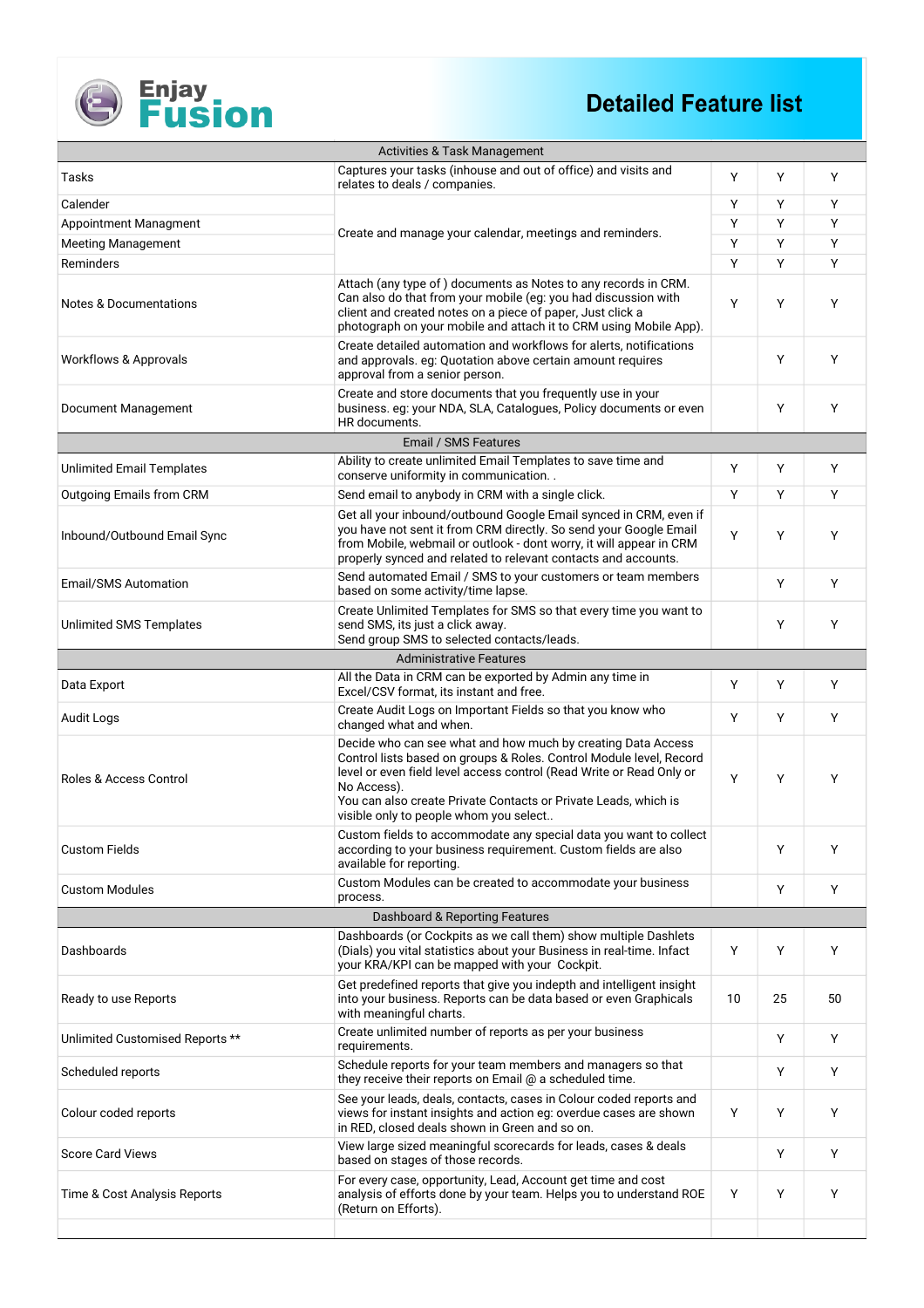### **Detailed Feature list**

| <b>Special Features</b>                                                                                                                                                                                                                                                                                                                                                                                                                                                                                    |                                                                                                                                                                                                                                                        |   |   |   |  |  |  |
|------------------------------------------------------------------------------------------------------------------------------------------------------------------------------------------------------------------------------------------------------------------------------------------------------------------------------------------------------------------------------------------------------------------------------------------------------------------------------------------------------------|--------------------------------------------------------------------------------------------------------------------------------------------------------------------------------------------------------------------------------------------------------|---|---|---|--|--|--|
| <b>User Activity Monitoring</b>                                                                                                                                                                                                                                                                                                                                                                                                                                                                            | User Activity Reports: Get analytical report of what your users are<br>using, creating and editing in CRM. This report is emailed daily to<br>admins                                                                                                   | Y | Y | Y |  |  |  |
| Data Deduplication tools                                                                                                                                                                                                                                                                                                                                                                                                                                                                                   | Prevent and alert your users from creating duplicate data. You can<br>also use Analytical Deduplication tool to cleanse your imported<br>data which contains duplicate. Once you find duplicate data, it<br>allows you to merge the duplicate records. | Y | Υ | Y |  |  |  |
| Enjay Latitude Mobile App                                                                                                                                                                                                                                                                                                                                                                                                                                                                                  | Some special features in Mobile App: ability to log all the SMS/Calls<br>to CRM instantly even if CRM app is not active. Also it allows single<br>click of adding tasks/visits - by Check-In and Check-Out button.                                     | Y | Y | Y |  |  |  |
| Linkedin Lead Integration                                                                                                                                                                                                                                                                                                                                                                                                                                                                                  | Use LinkedIn to find your prospects (People and Companies) and<br>then add them to CRM instantly with a single click. Handle<br>duplicates and merge them instantly and inteligently. This is a<br>Google Chrome Extension                             |   | Y | Y |  |  |  |
| Shadow Login (Sudo User)                                                                                                                                                                                                                                                                                                                                                                                                                                                                                   | Login as your subordinate user to help create some reports or set<br>some views - no problem. Shadow Login feature to login as some<br>other user and operate system (Admins only).                                                                    |   | Y | Y |  |  |  |
| Inbound/Outbound SMS Integration                                                                                                                                                                                                                                                                                                                                                                                                                                                                           | Send individual / bulk / Automated SMS. Even receive inbound SMS<br>directly into your CRM. SMS gateway. Required. Use any SMS<br>service provider in the world and our Solution supports that. We<br>also have support for GSM based gateways         |   | Y | Y |  |  |  |
| <b>Telephony Integration</b>                                                                                                                                                                                                                                                                                                                                                                                                                                                                               | Telephony integration with IPPBX (you can either use our Enjay<br>Synapse or other supported Solutions On premise or Cloud IPPBX<br>system). Get Call popup with complete details, Click to call, Call<br>Logging, call recording link etc.            |   |   | Y |  |  |  |
| <b>Predictive Dialing</b>                                                                                                                                                                                                                                                                                                                                                                                                                                                                                  | Predictive Dialling: Let the system dial out to your customers<br>automatically one by one and land the calls to your agents, they get<br>call disposition options with Script popup (what to speak).                                                  |   |   | Y |  |  |  |
| <b>Two Factor Authentication</b>                                                                                                                                                                                                                                                                                                                                                                                                                                                                           | SMS based two factor authentication helps to make CRM more<br>Secured. User logins using username/password credentials gets an<br>OTP over SMS and can only proceed after entering that OTP.                                                           |   |   | Y |  |  |  |
| <b>API Integration</b>                                                                                                                                                                                                                                                                                                                                                                                                                                                                                     | CRM can be integrated with any other website or stand alone<br>application or ERP or anything in the world using API.                                                                                                                                  |   |   | Y |  |  |  |
| Restrict Access based on IP                                                                                                                                                                                                                                                                                                                                                                                                                                                                                | Restrict IP from where your users can access the CRM system. That<br>gives additional security even when you are using Cloud based<br>CRM. Users can login only from allowed IP. Eg: CRM can be<br>accessed from your HO and Branch offices only.      |   |   | Y |  |  |  |
|                                                                                                                                                                                                                                                                                                                                                                                                                                                                                                            | Extra Features / Add-ons                                                                                                                                                                                                                               |   |   |   |  |  |  |
| Knowledge Base                                                                                                                                                                                                                                                                                                                                                                                                                                                                                             | Create knowledge base for your internal Teams as well your customers. Ability to create KB<br>Article directly from Bugs.<br>Examples of KB can be your HR policies, Customer Support Articles, Sales Policies.                                        |   |   |   |  |  |  |
| <b>Multiple Businesses</b>                                                                                                                                                                                                                                                                                                                                                                                                                                                                                 | If you Single Corporate Entity, but different lines of Business, All users can use Same CRM.<br>Helps you get a consolidated reporting as well as reuse Shared Information                                                                             |   |   |   |  |  |  |
| Mobile App for Customers                                                                                                                                                                                                                                                                                                                                                                                                                                                                                   | Help your customers help themselves by Createng/Tracking Tickets and Enquiries.<br>Also supports Auto-Call back facility, (integrates with Asterisk based Enjay Synapse)                                                                               |   |   |   |  |  |  |
| Basic Leave Management                                                                                                                                                                                                                                                                                                                                                                                                                                                                                     | Users can apply for Leave and their seniors can approve / disapprove Leave with single Click.<br>Support Email Notification and also reporting.                                                                                                        |   |   |   |  |  |  |
| Sync Accounts : Send Customer Details from CRM to Tally with a Single Click. A new ledger is<br>created in Tally with all the details from CRM<br>Sync Outstanding: Get Customer Outstanding from Tally ERP directly into CRM<br><b>Tally CRM-Integration</b><br>Sync Quotes: Create Quotations in CRM and send to Tally as Sales Invoice (or Sales Order) with<br>a single click.<br>Projected Cashflow: Get projected short-term cash-flow reports from CRM, based on inputs<br>entered by Sales Person. |                                                                                                                                                                                                                                                        |   |   |   |  |  |  |
| Sync Tickets: Your customers create tickets on Freshdesk Portal and they get synced instantly<br>in CRM.<br>Sync Activity : If you or your Customer replies to that Ticket, that is also synced in CRM.<br>Freshdesk Integration<br>Savings: You need to buy only 1 Freshdesk Account. All the Ticket management is done from<br>within CRM.<br>Social Support: Freshdesk supports Ticket Creation using Social Media. Twitter & Email<br>integration for Ticket Creation.                                 |                                                                                                                                                                                                                                                        |   |   |   |  |  |  |
| Creating a self service portal is a old concept.<br>Enable your Customers to create/track Support Tickets right from their mobile.<br>Enjay Longitude Mobile App<br>Customers can request Auto Call back (requires Asterisk based Enjay Synapse Solution)<br>You can send Notifications to all Customers, instantly.                                                                                                                                                                                       |                                                                                                                                                                                                                                                        |   |   |   |  |  |  |

**Enjay<br>Fusion** 

E